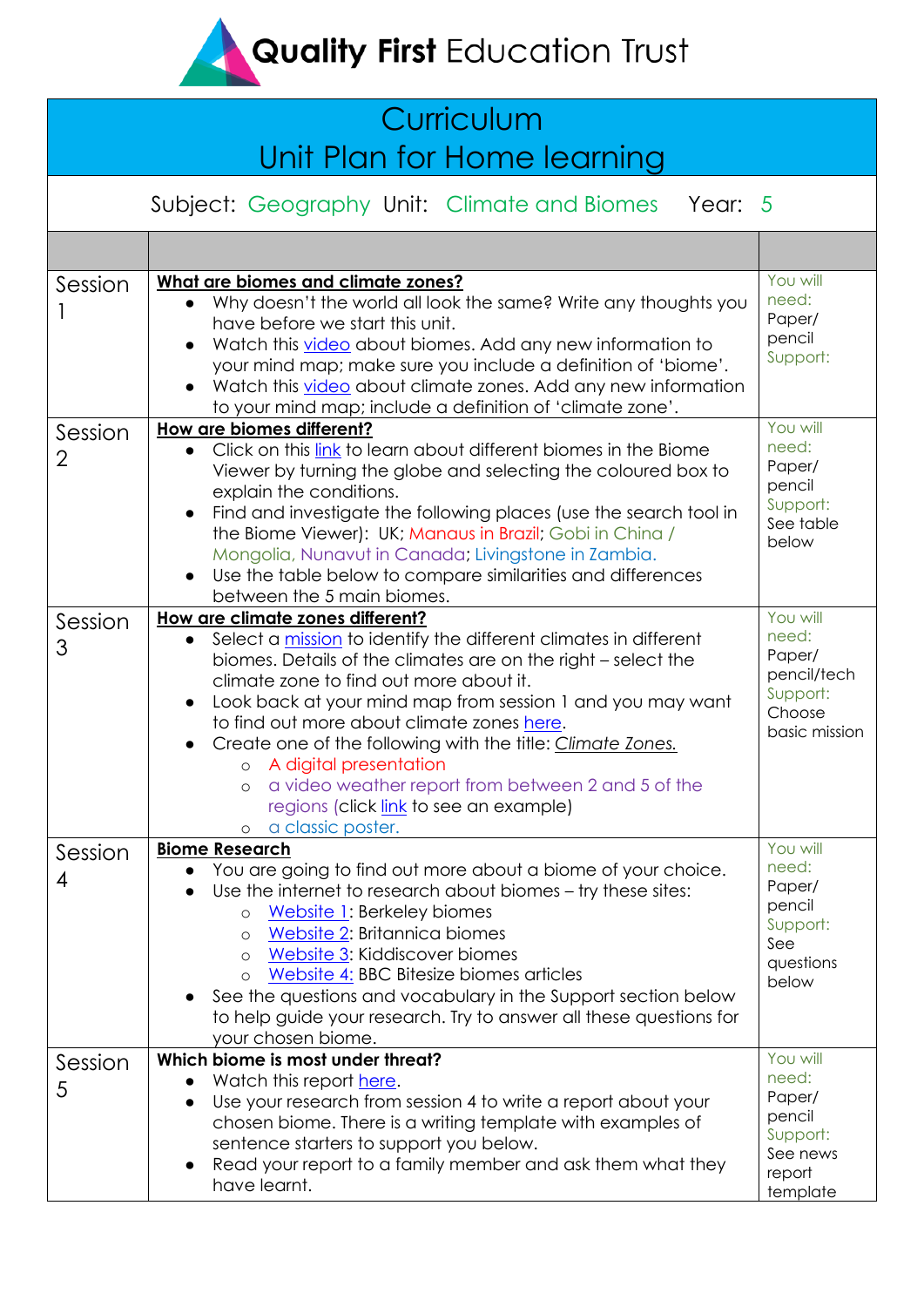# Quality First Education Trust

| Session | Which biome is the most important?                               | You will              |
|---------|------------------------------------------------------------------|-----------------------|
|         | • Re-read what you thought at the start of this unit.            | need:                 |
| O       | • Watch a video on biomes here.                                  | Paper and             |
|         | • Think about which biome you think is the most important in the | pencil                |
|         | world and give three reasons why.                                | Support:<br>See below |
|         | • Create a poster by drawing your chosen biome and what you      | for questions         |
|         | could find in this biome (e.g. an animal) and what needs to be   |                       |
|         | done to protect it.                                              |                       |
|         | • Add the answers to the questions in the support section below  |                       |
|         | onto your poster.                                                |                       |

### **Support**

## **Session 2:** Use this table to compare the locations and their biomes.

| Location                     | <b>Biome</b> | Climate<br>Zone | Maximum<br><b>Temperature</b> | Minimum<br><b>Temperature</b> | Maximum<br>Rainfall | What<br>types<br>of trees<br>/ plants<br>are<br>found? | What<br>types of<br>animals<br>are<br>found? |
|------------------------------|--------------|-----------------|-------------------------------|-------------------------------|---------------------|--------------------------------------------------------|----------------------------------------------|
| <b>UK</b>                    |              |                 |                               |                               |                     |                                                        |                                              |
| Manaus,<br><b>Brazil</b>     |              |                 |                               |                               |                     |                                                        |                                              |
| Gobi,<br>China /<br>Mongolia |              |                 |                               |                               |                     |                                                        |                                              |
| Nunavut in<br>Canada;        |              |                 |                               |                               |                     |                                                        |                                              |
| Livingstone<br>in Zambia     |              |                 |                               |                               |                     |                                                        |                                              |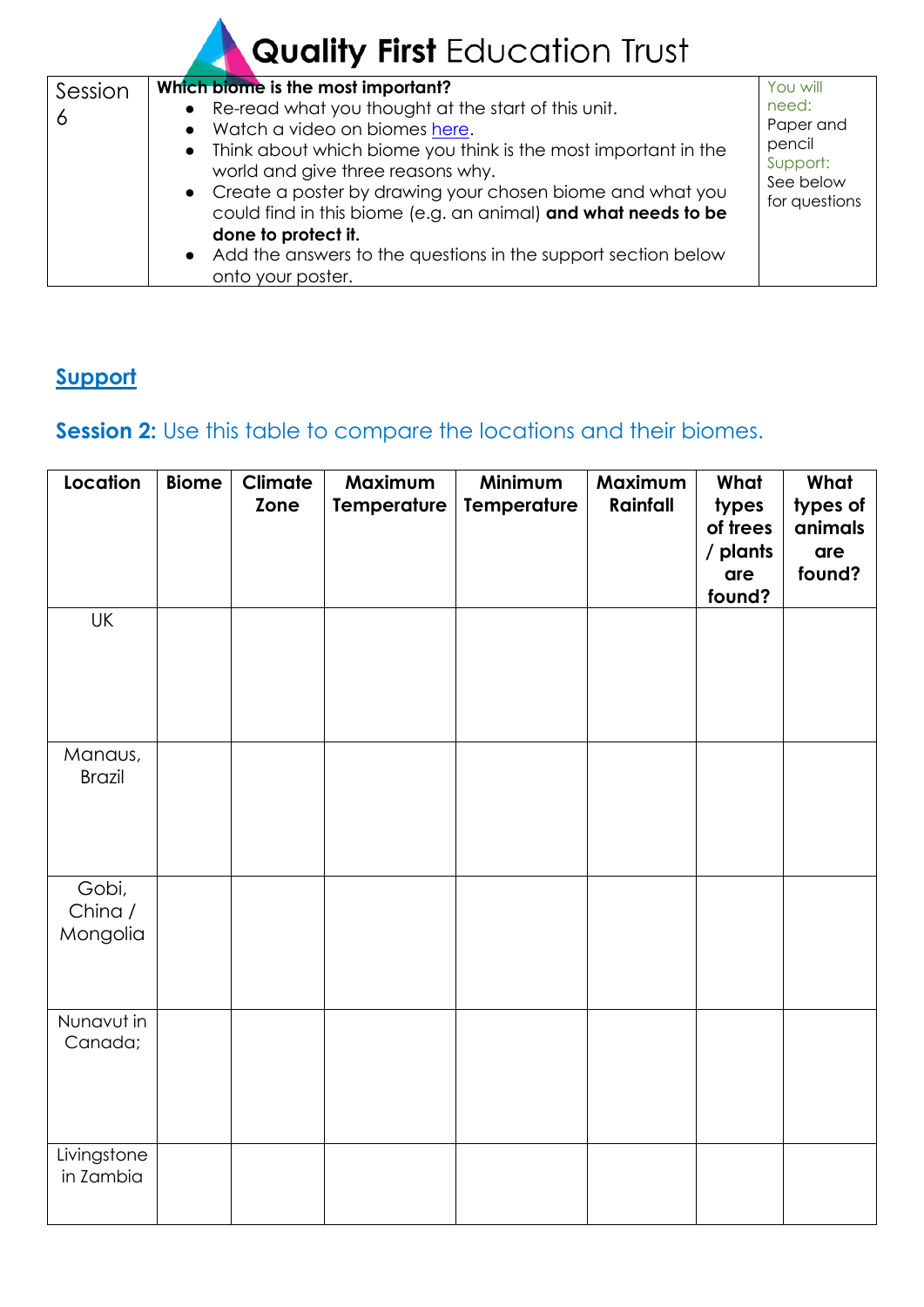**Quality First Education Trust** 

#### **Session 4:**

Use these questions to help guide your research about 2 chosen biomes.

- 1. Where does the biome exist? Vocab to use: Northern / Southern hemisphere, East / West of UK
- 2. What plants and animals live in the biome?
- 3. What is the climate like in the biome? Vocab to use: warm, wet, cold, dry, high temperatures, low temperatures, rainfall.
- 4. What landforms exist in the biome? Vocab to use: mountains, volcanoes, valleys, glaciers, rivers
- 5. What makes this biome interesting to visit?
- 6. How is this biome similar and different to the UK? (If investigating Temperate Deciduous Forest then compare to another biome of choice).
- 7. What are the threats to this biome?
- 8. How can we reduce threats and risks to this biome?

# **Session 5**

| Paragraphs for your report                  | Examples                                                     |
|---------------------------------------------|--------------------------------------------------------------|
| Introduce your chosen biome<br>$\mathbf{L}$ | The Tundra biome is the coldest of all biomes.               |
| Explanation of your biome – why it's<br>2.  | There are many reasons why the Tundra biome is important;    |
| important                                   | however one important reason is there are many animals       |
|                                             | which have adapted to live in the harsh habitat.             |
| 3.<br>Threats/risks for biome               | Unfortunately, one major risk to the Tundra biome is climate |
|                                             | change as the warm conditions melt the icy environment.      |
| 4. Consequences/impact around the           | Without the Tundra biome, many animals will become           |
| World                                       | extinct, such as the polar bear which relies on the ice and  |
|                                             | snow to hunt and survive.                                    |
| Solution – how we can reduce threat<br>5.   | Humans can reduce the threat to the Tundra biome by          |
| to the biome                                | reducing harmful, planet-warming pollution.                  |